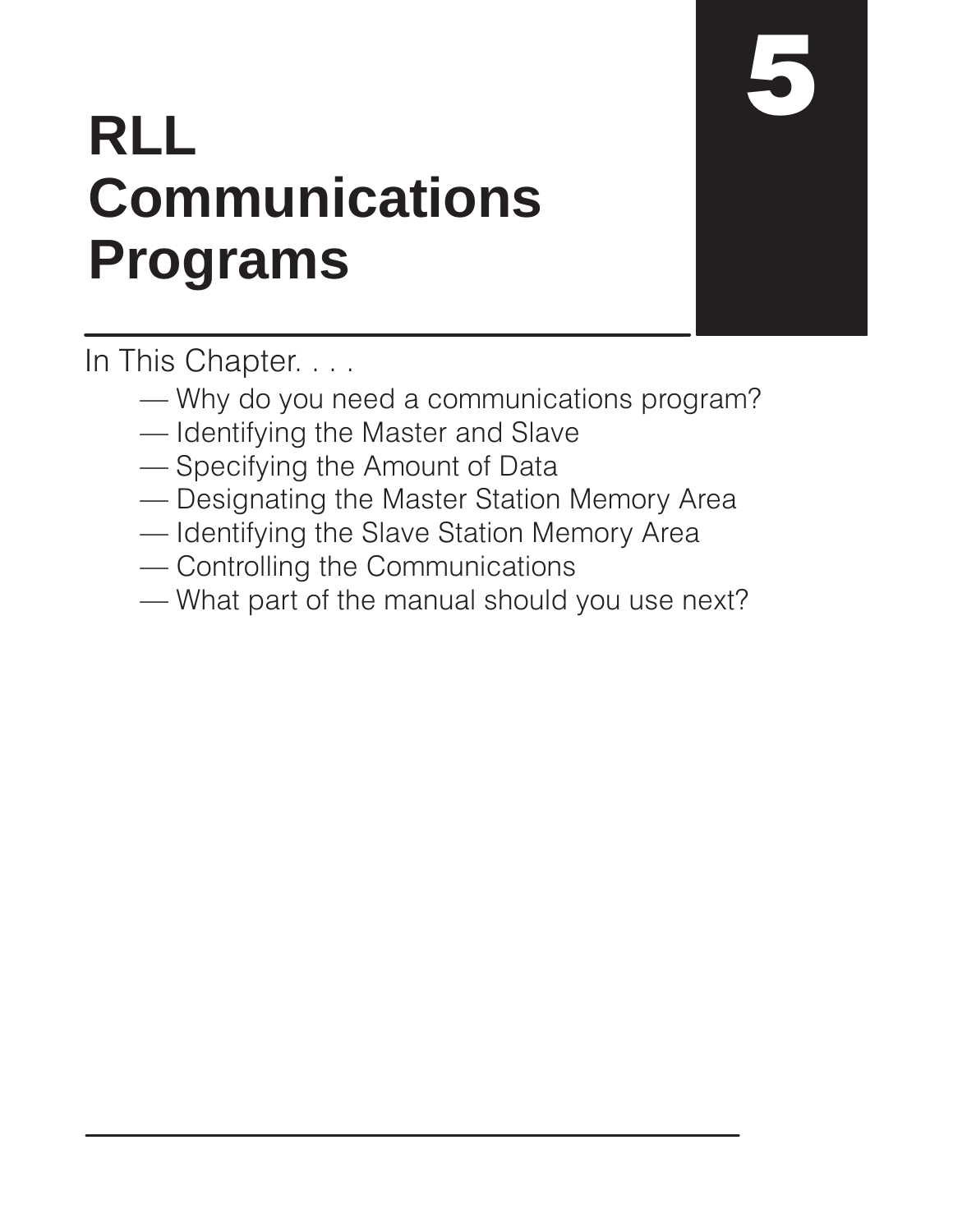# **Why do you need a communications program?**

| <b>The Master</b><br><b>Initiates Requests</b> | <b>Direct</b> NET is a master / slave network, therefore; the master station must initiate<br>requests for network data transfers. If you're using a PLC as the master station, you<br>use simple RLL instructions to initiate the requests. |                                                                                                                                                                                                                                                                       |  |
|------------------------------------------------|----------------------------------------------------------------------------------------------------------------------------------------------------------------------------------------------------------------------------------------------|-----------------------------------------------------------------------------------------------------------------------------------------------------------------------------------------------------------------------------------------------------------------------|--|
|                                                | commands. The RLL instructions identify the following items.                                                                                                                                                                                 | Why Ladder Logic? Since the DCM (network interface) does not contain any RLL, you have to use the<br>PLC to issue the commands telling the DCM where to read or write data. The DCM<br>takes the PLC commands and converts them into the appropriate <b>DirectNET</b> |  |
|                                                | (using the LD instruction)                                                                                                                                                                                                                   | 1. Slot location of the DCM master and the slave station address.                                                                                                                                                                                                     |  |
|                                                | 2. Amount of data (in bytes) you want to transfer.<br>(using the LD instruction)                                                                                                                                                             |                                                                                                                                                                                                                                                                       |  |
|                                                | 3. Area of memory to be used by the master.<br>(using the LDA instruction)                                                                                                                                                                   |                                                                                                                                                                                                                                                                       |  |
|                                                |                                                                                                                                                                                                                                              | 4. Area of memory to be used by the slave, and whether it is a read or write<br>operation. (using either the RX or WX instruction)                                                                                                                                    |  |
|                                                |                                                                                                                                                                                                                                              | 5. Interlocks for communication timing and multiple RX and WX routines.                                                                                                                                                                                               |  |
|                                                | Master PLC starting at V40600 (Control Relays).                                                                                                                                                                                              | This example reads 3 bytes of data from Slave Address #1, (starting at Y0), into the                                                                                                                                                                                  |  |
| Example RLL Program                            | $\bigcirc$                                                                                                                                                                                                                                   | Master PLC<br>16pt<br>Input<br>16pt<br>16pt<br>8pt<br>Input<br>8pt<br>Input<br><b>DCM</b><br>Output<br>Output<br>U                                                                                                                                                    |  |
| <b>Communication Error</b><br><b>SP125</b>     | V40600<br>Set<br>V40601<br>Y50<br>0                                                                                                                                                                                                          | $\circledcirc$<br>O<br>O                                                                                                                                                                                                                                              |  |
| <b>Communication Not Busy</b><br>SP124         | LD                                                                                                                                                                                                                                           |                                                                                                                                                                                                                                                                       |  |
|                                                | K0201<br><b>DCM Slot</b><br><b>Slave Address</b>                                                                                                                                                                                             | $\circ$                                                                                                                                                                                                                                                               |  |
|                                                | LD<br>K0003                                                                                                                                                                                                                                  | $Y0 - Y17$<br>8<br>15<br>0<br>$Y20 - Y3$                                                                                                                                                                                                                              |  |
|                                                | Transfer 3 bytes                                                                                                                                                                                                                             | 0<br>10<br>Slave Address 1                                                                                                                                                                                                                                            |  |
|                                                | <b>LDA</b><br>O40600<br><b>Master Starting Address</b><br>Type of Operation                                                                                                                                                                  | $\circ$                                                                                                                                                                                                                                                               |  |
|                                                | <b>RX</b><br>Y0                                                                                                                                                                                                                              | O<br>0                                                                                                                                                                                                                                                                |  |
|                                                | <b>Slave Starting Address</b>                                                                                                                                                                                                                | Slave Address 2                                                                                                                                                                                                                                                       |  |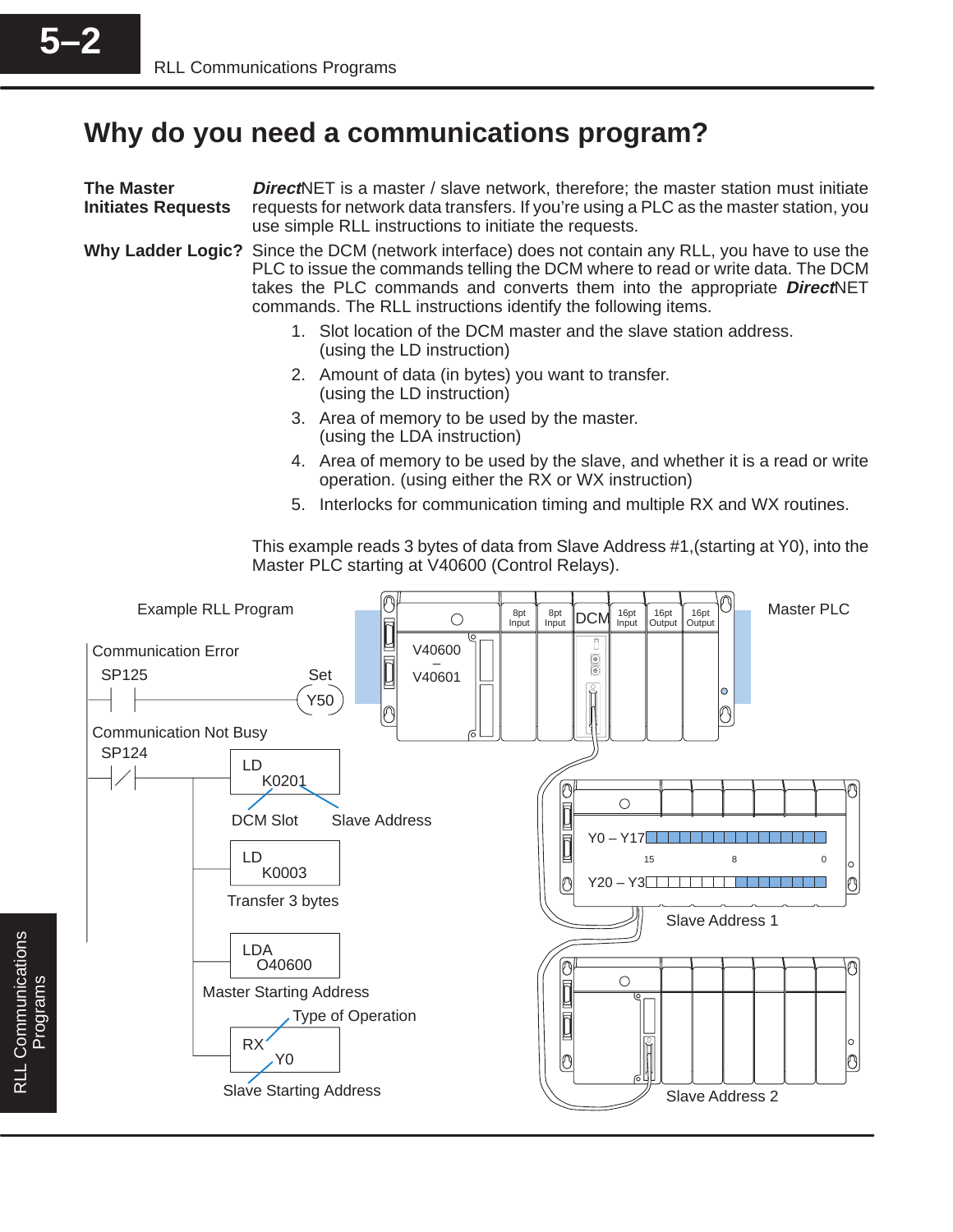

This example writes 3 bytes of data from the Master Station (starting at V40600) to Y0 – Y37 in Slave Station #1.

The following paragraphs explain each operation and provide some helpful hints to make your programs simple and easy to follow.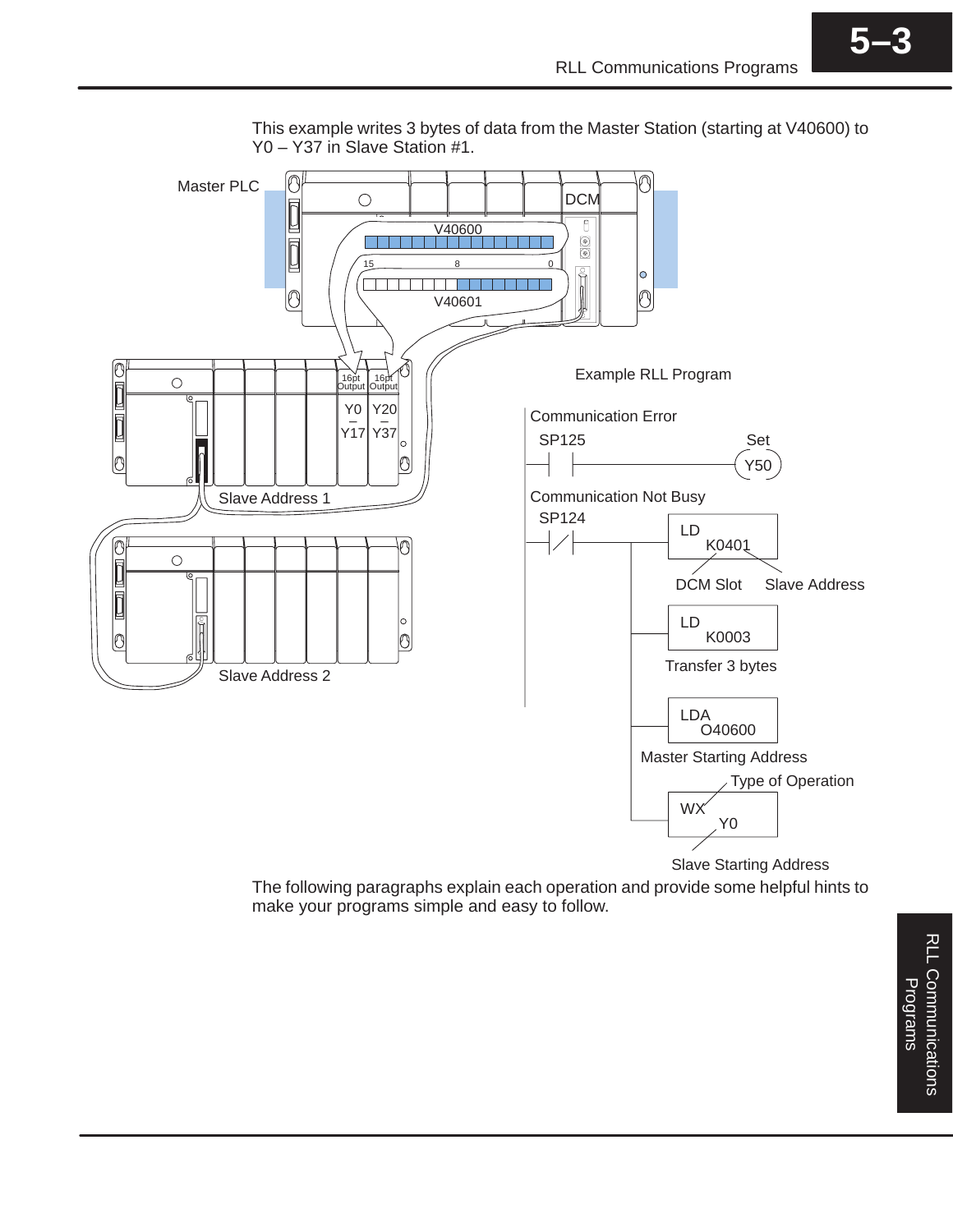# **Identifying the Master and Slave**

**and Slave**

Location of Master Whenever the WX or RX instructions are used, they must be preceded with the necessary LD and LDA instructions to set up the communication addresses, data to transfer and the location for the transference. The first Load (LD) instruction identifies the slot location of the DCM master and the slave station address. (Remember, the slot numbers start at 0.)

> The constant (K) portion of the instruction actually contains two pieces (bytes) of information. The first two digits specify the DCM master location and the second two digits specify the slave station location.

> It is necessary to specify both master and slave locations because you can have more than one DCM master in the base and you can have up to 90 slave stations for each master.



**NOTE:** The LD instruction K value is entered in decimal, but the DCM master and slave addresses are in HEX (The DCU, DL340, DL430 and DL440 all have their addresses set in decimal.) You have to convert the HEX addresses for the DCM to their decimal equivalent for the LD instruction. It's easy to convert from HEX to decimal.

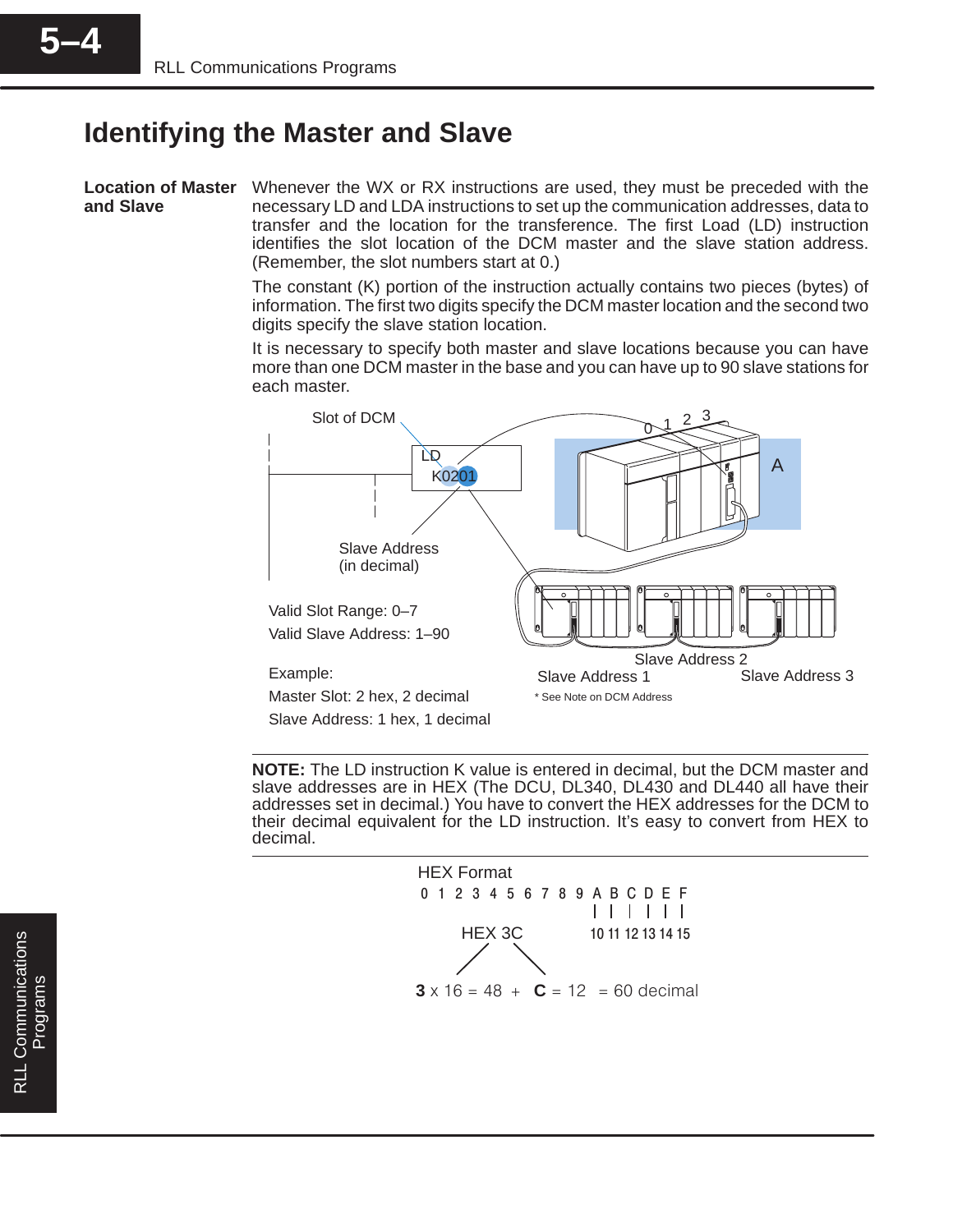# **Specifying the Amount of Data**

**Transfer**

**Number of Bytes to** The second LD instruction indicates the amount of data (in bytes) that needs to be transferred. You have to specify the amount of data in complete bytes. For example, Y0 – Y27 would be three bytes of data.

> The different PLC families do not always use the same types of memory or the same byte boundaries. For example, the DL305 does not use a separate data type for input and output points. Appendices D, E, F provide complete listings of the DL405, DL305 and DL205 memory Example:<br>types. Example:



3 bytes of data to be transferred

The number of bytes specified also depends on the type of data you want to obtain. For example, the DL405 Input points can be accessed by V-memory locations or as X input locations. However, if you only want X0 – X27, you'll have to use the X input data type because the V-memory locations can only be accessed in 2-byte increments. The following table shows the byte ranges for the various types of **Direct**LOGIC<sup>™</sup> products.

| <b>DL 205 / 405 Memory</b>         | <b>Bits per</b><br>unit | <b>Bytes</b>  |
|------------------------------------|-------------------------|---------------|
| V memory                           | 16                      | $\mathcal{P}$ |
| T / C current value                | 16                      |               |
| Inputs (X, GX, SP)                 | 8                       |               |
| Outputs<br>(Y, C, Stage, T/C bits) | 8                       |               |
| <b>Scratch Pad Memory</b>          | я                       |               |
| <b>Diagnostic Status</b>           |                         |               |

| <b>DL305 Memory</b>                                                   | <b>Bits per</b><br>unit | <b>Number of</b><br>bytes |
|-----------------------------------------------------------------------|-------------------------|---------------------------|
| Data registers                                                        | 8                       |                           |
| $T/C$ accumulator                                                     | 16                      | 2                         |
| I/O, internal relays,<br>shift register bits, T/C<br>bits, stage bits |                         |                           |
| <b>Scratch Pad Memory</b>                                             | 8                       | 2                         |
| <b>Diagnostic Status</b><br>(5 word R/W)                              | 16                      | 10                        |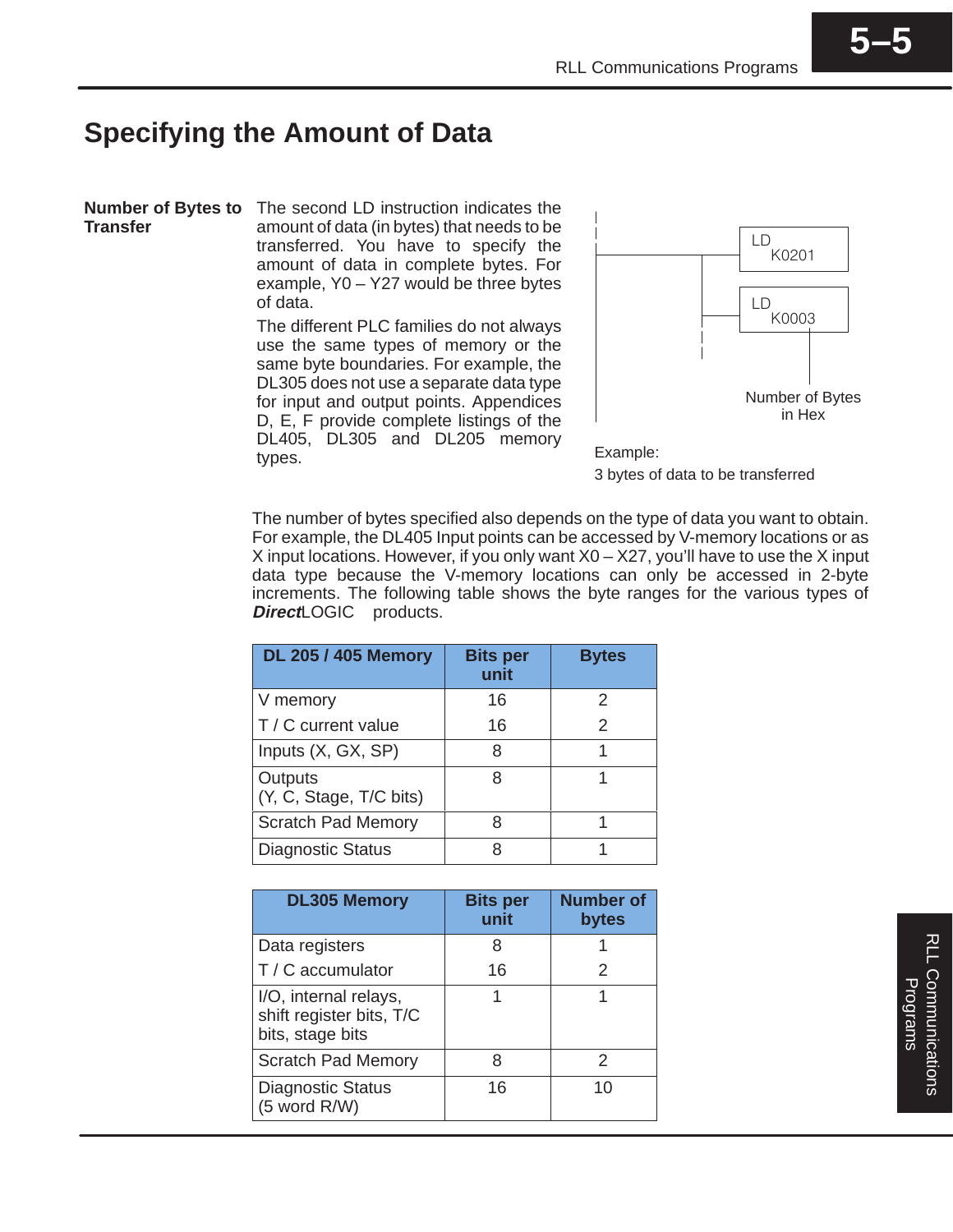### **Designating the Master Station Memory Area**

**Memory Area of Master**

**5–6**

The Load Address (LDA) instruction specifies the V memory area of the master that will be used. This is the starting address (in octal). Additional sequential locations may be used, depending on the number of bytes that are being transferred. Since all DL405 data is mapped into V memory, you can easily access the data you need.

If you are reading information from the slave station, this is the destination area, or the area where the master will store the information.

If you are writing information to the slave station, this is the source area, or the area where the master will obtain the information that will be transferred to the slave.

**NOTE:** Since V memory words are always 16 bits, you may not always use the whole word. For example, if you only specify 3 bytes and you are reading Y outputs from the slave, you will only get 24 bits of data. In this case, only the 8 least significant bits of the last word location will be modified. The remaining 8 bits are not affected.



Example:

V memory location 40600 will be the starting point of the data transfer area for the master. The following locations will be used to store the data.

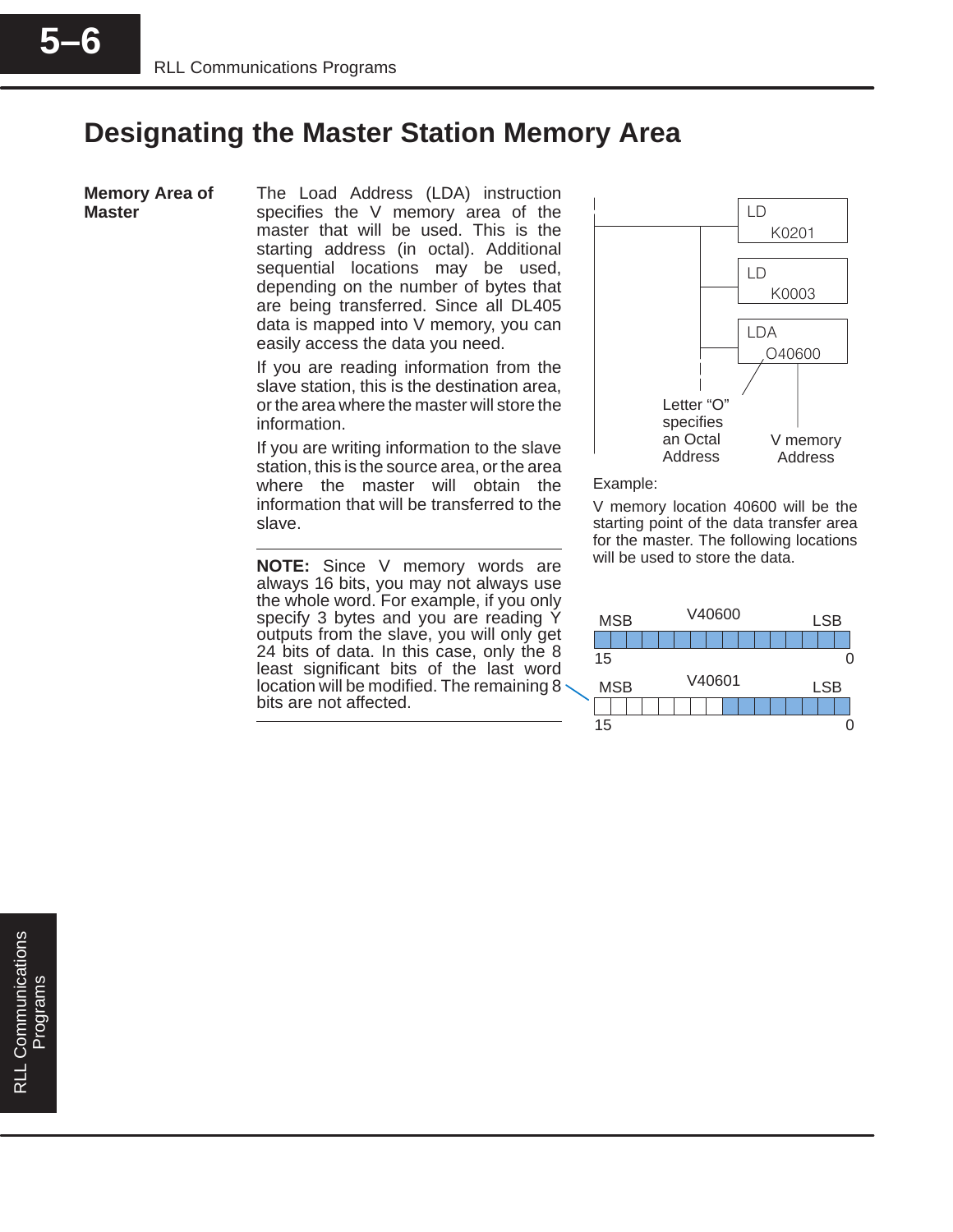# **Identifying the Slave Station Memory Area**

**Memory Area of Slave to Read or Write**

The Read Network (RX) or Write Network (WX) is the last instruction in the routine. Use the RX if you want to read data from the slave, or use the WX instruction if you want to write data to the slave.

You have to specify the data type and the starting address (in octal) for the slave. (Remember, you have to specify a data type that will work correctly with the number of bytes specified.)

If you use the RX instruction, the data will be read from the slave starting at the address specified. If you use the WX instruction, the data will be written to the slave starting at the address specified.



Read from slave starting at Y0.

**NOTE:** If you are using an RLL communications program to transfer data to or from a DL305 slave station, the data type is slightly different. For example, the DL305 I/O points are accessed with the GY data type. AppendixE provides a complete listing of the memory types and cross references for the DL305 family.

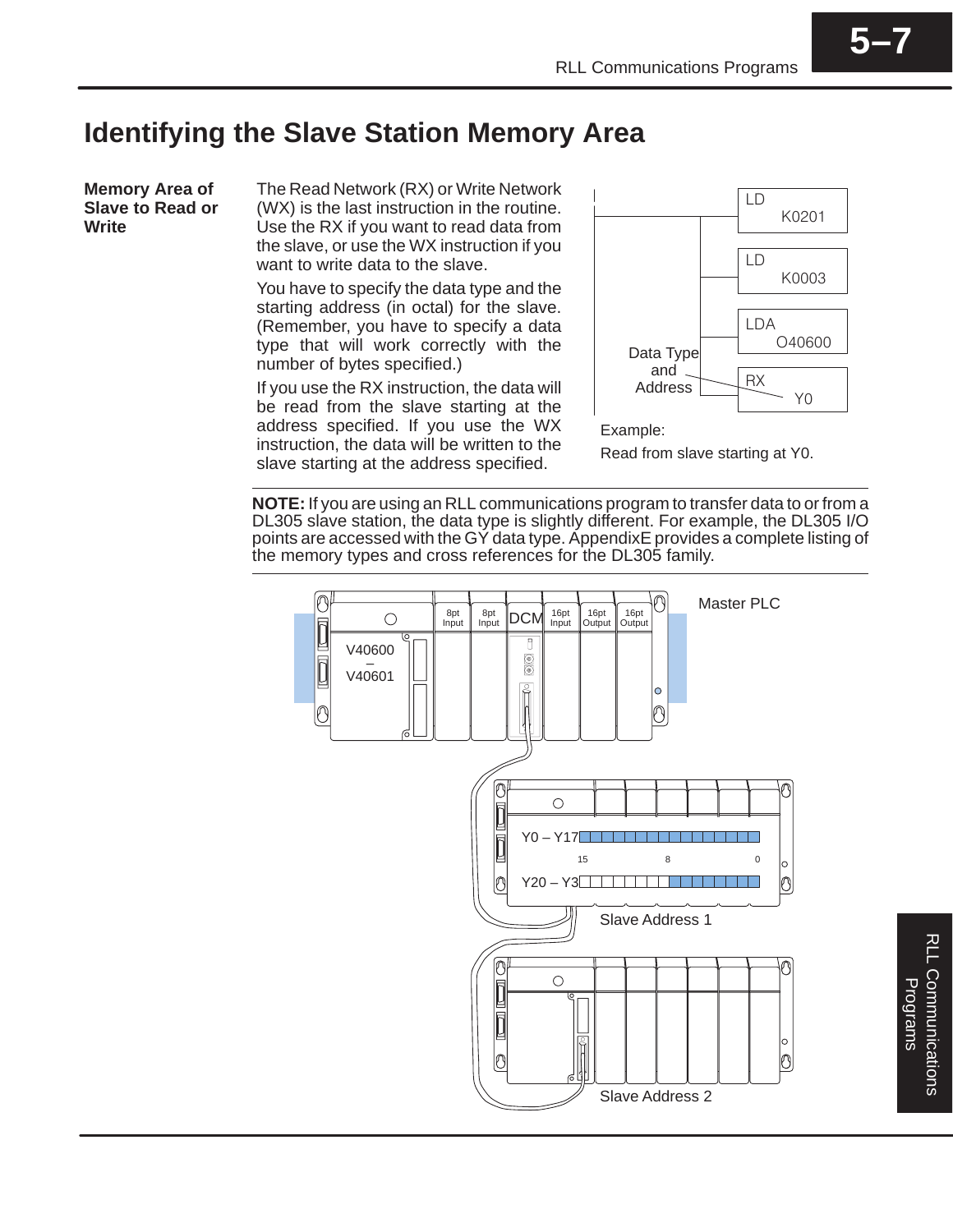## **Controlling the Communications**

#### **Communications Special Relays**

When you execute communication with a DCM, chances are good the communication may take longer than the actual PLC scan. If the DCM is busy, you shouldn't initiate another request until it is finished. Fortunately, there's an easy solution for this.

There are two SPs (special relays) for each slot in the CPU base which are used to provide communication status. For example, slot 0 has SP120 and SP121. SP120 is the Busy relay and, when turned on, indicates the DCM is busy. SP121 indicates there is a communication error for slot 0.

You should always use the DCM Busy SP in your RLL programs to ensure the DCM is ready.

The communication error SP is optional, but it's a good way to monitor the communication status in the RLL program. If you use the communication error SP, make sure you place it at the beginning of your communication routines. This is because the communication error relay is always reset (turned off) whenever an RX or WX instruction is executed.



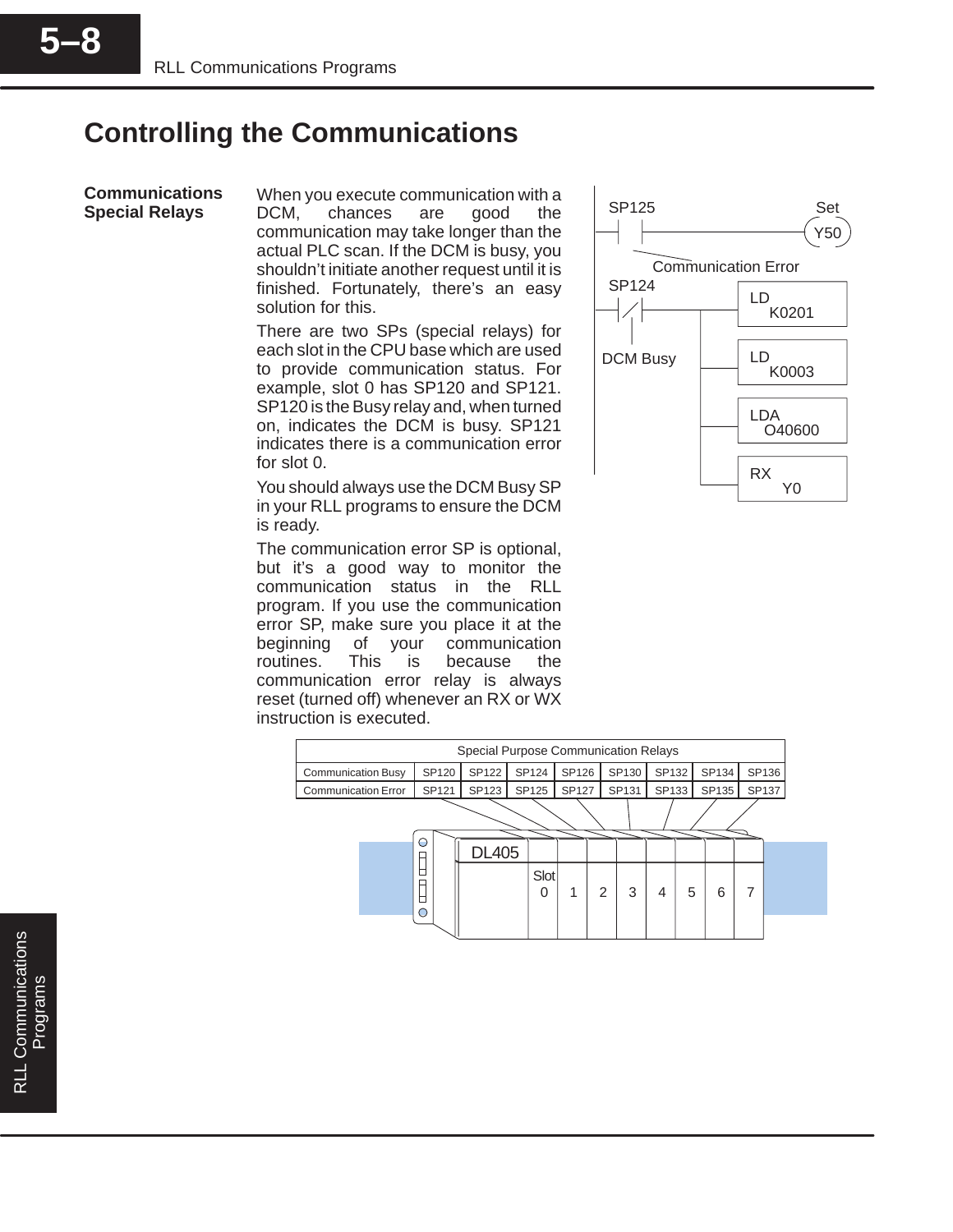#### **Multiple Read and Write Interlocks**

If you're using multiple reads and writes in the RLL program, you have to interlock the routines to make sure all the routines are executed. If you don't use the interlocks, then the CPU will only execute the first routine. This is because the DCM can only handle one routine at a time.

In the example, once the RX instruction is executed, C0 is set. When the DCM has finished the communication task, the second routine is executed and C0 is reset.

If you're using RLL Plus, you can just put each routine in a separate program stage to ensure proper execution. In most all cases,  $RLL<sup>Plus</sup>$  is a much more efficient way to create automation program.

Appendix A provides a master / slave example with both RLL and RLL Plus program descriptions.